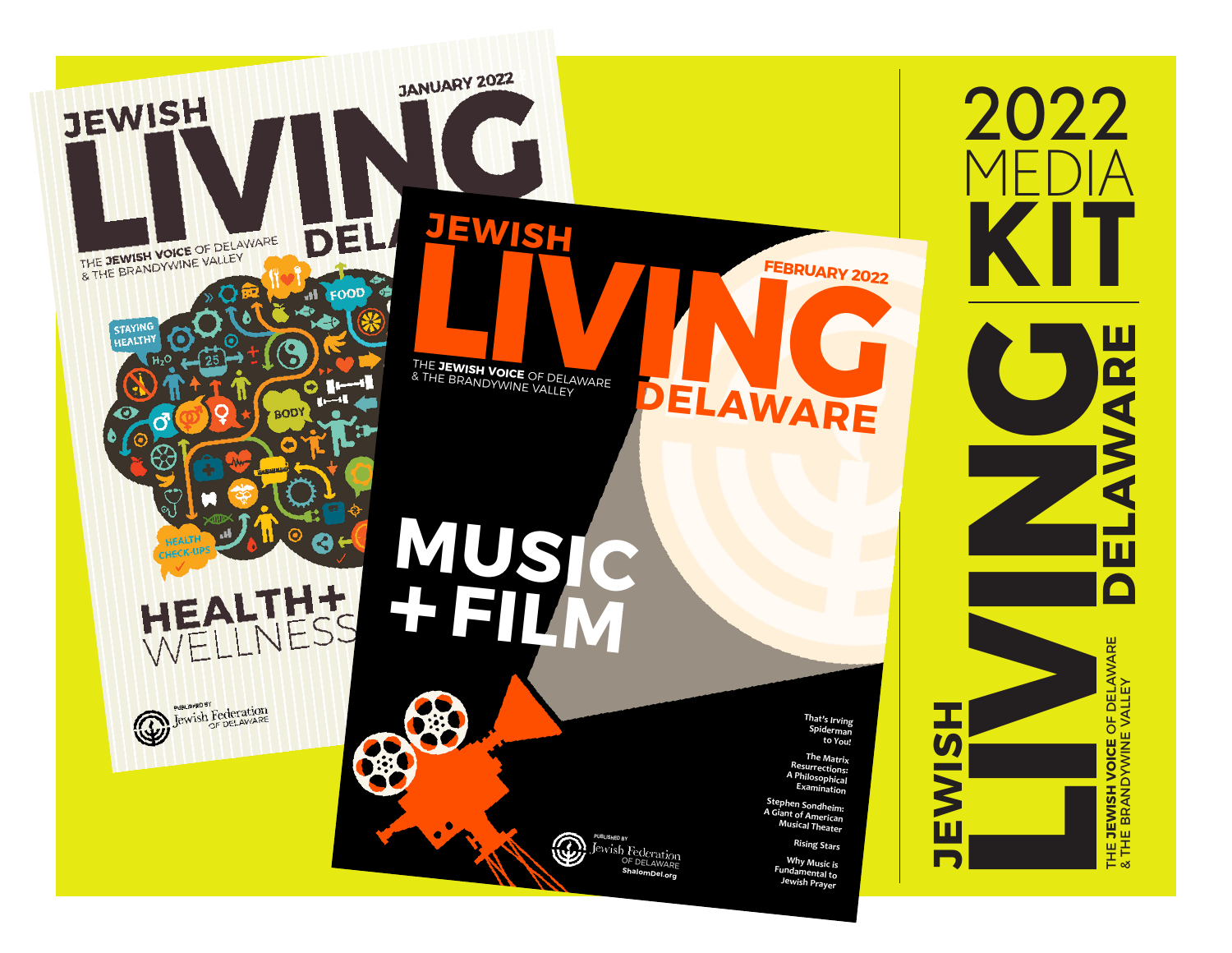*Jewish LIVING Delaware* (formerly *j-VOICE Monthly***)** is a colorful, news magazine, jam-packed with features, news from the local and world-wide Jewish community, and useful information and resources including a monthly calendar of events. It's the one publication that reaches out to the entire Jewish community in Delaware and in the Brandywine Valley.

### **WHY ADVERTISE WITH US?**

*Jewish LIVING Delaware* is a full color publication. We distribute 2,000 copies every month with additional reach through our digital edition at ShalomDelaware.org, expanding our readership in Delaware and the Brandywine Valley. *Jewish LIVING Delaware* also enjoys distribution through a network of retail and professional locations. These multiple distribution streams yield a readership of nearly 12,000 per issue.

### **WE DELIVER COMMITTED READERSHIP**

*Jewish LIVING Delaware* was first published as *The Jewish Voice* in 1929. Jewish Federation of Delaware assumed publishing responsibilities in 1968. Over the next 50-plus years the publication has changed from a bi-weekly on newsprint to a full-color monthly magazine, now under the new banner of *Jewish LIVING Delaware.* Yes, our name has changed, but what remains consistent is our commitment to excellence, publishing the ONLY state-wide Jewish magazine that invites and ignites our community.

### **WE DELIVER A TARGETED AUDIENCE**

*Jewish LIVING Delaware* has an affluent readership that actively supports our advertisers. The *Jewish LIVING Delaware* readers enjoy participating in our community and culture.

- Casual dining and fine food and wine
- Shopping for fashion, jewelry and home décor
- Entertaining friends and family
- Frequent travel
- Home buyers
- Theater and performing arts events
- Visiting museums and galleries

### *Jewish LIVING Delaware*

readers support local businesses, professional, and personal services.

- Automobile sales and services
- Catering and entertaining
- Financial
- Health and well-being
- Legal
- Medical and dental
- Spas and salons



### **EDITORIAL:**

**EMMA DRIBAN** Emma@ShalomDel.org

### **CREATIVE:**

**CAROLYN KATWAN** JewishVoiceDelaware@gmail.com

### **ADVERTISING:**

**SETH KATZEN** Editor@ShalomDel.org

### **CONTACT US:**

MAIN 302-427-2100 FAX 302-427-2438 ShalomDelaware.org

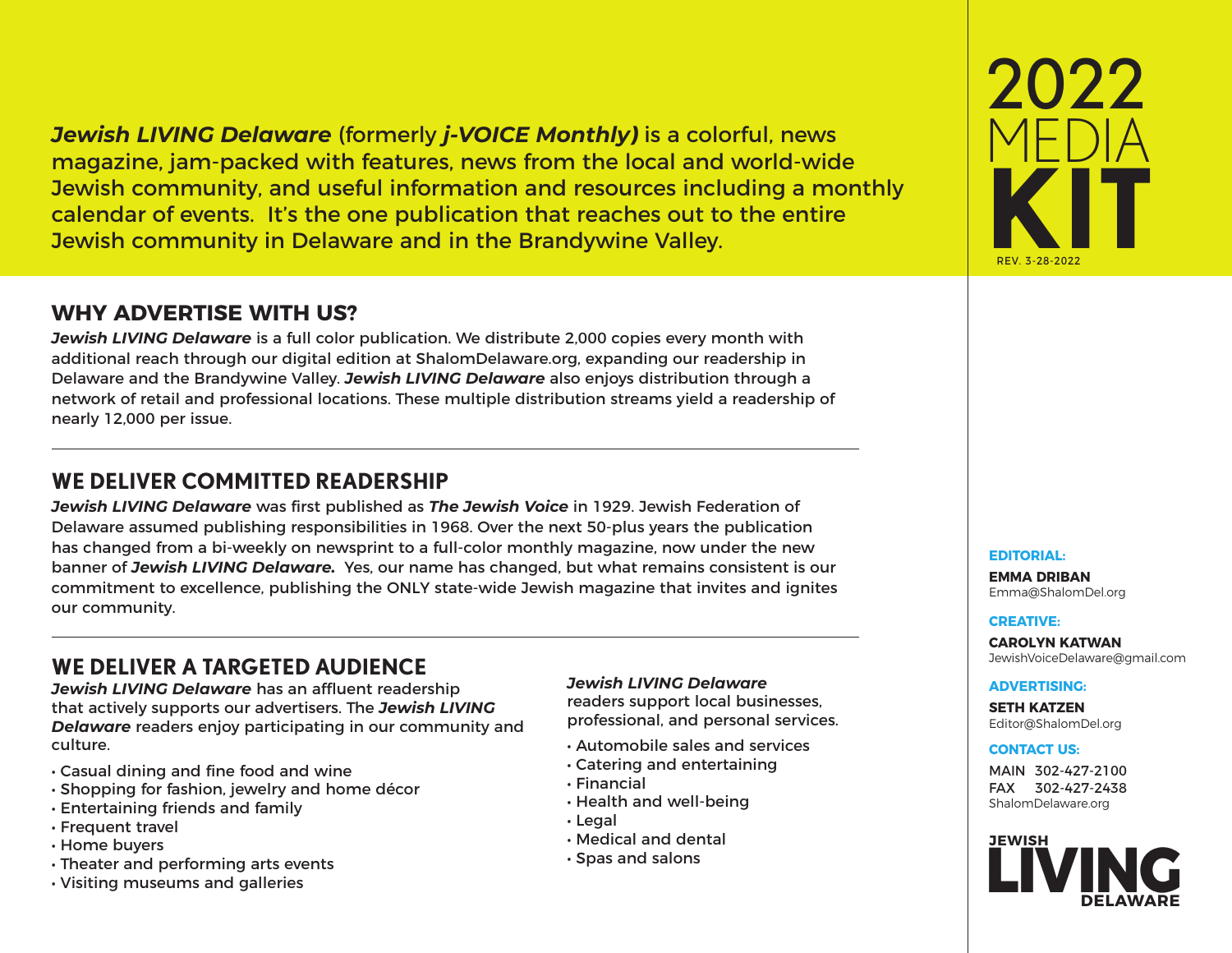## **PUBLICATION CALENDAR**

### JANUARY 2022

Health & Wellness

- **• Ad & Copy Deadline: WEDNESDAY, DECEMBER 1 (2021)**
- Publication Date: MONDAY, DECEMBER 20

### FEBRUARY 2022

Music & Film

- **• Ad & Copy Deadline: MONDAY, JANUARY 3**
- Publication Date: THURSDAY, JANUARY 20

### MARCH 2022

Travel & Recreation (including Camp)

- **• Ad & Copy Deadline: FRIDAY, JANUARY 28**
- Publication Date: Tuesday, February 15

### APRIL 2022 – **Expanded Issue**

Passover First Seder: April 15; Passover ends April 23

- **• Ad & Copy Deadline: THURSDAY, MARCH 3**
- Publication Date: MONDAY, MARCH 21

### MAY 2022

Home & Garden Memorial Day: May 30

- **• Ad & Copy Deadline: FRIDAY, APRIL 1**
- Publication Date: WEDNESDAY, APRIL 20

### JUNE 2022

Jewish Living Shavuot: June 4-6

- **• Ad & Copy Deadline: MONDAY, MAY 2**
- Publication Date: THURSDAY, MAY 19

### JULY 2022 – **Expanded Issue SHALOM Delaware Guide 2022**

Annual Jewish Community Guide to life in Delaware & the Brandywine Valley

- **• Ad & Copy Deadline: WEDNESDAY, JUNE 1**
- Publication Date: TUESDAY, JUNE 21

### AUGUST 2022

Education & Technology

- **• Ad & Copy Deadline: FRIDAY, JULY 1**
- Publication Date: TUESDAY, JULY 19

### SEPTEMBER 2022 – **Expanded Issue**

High Holy Days / Celebrations Erev Rosh Hashanah: Sep 25; Rosh Hashanah: Sep 26-27 Yom Kippur Oct 4-5

**Ad & Copy Deadline: MONDAY, AUGUST 1**

• Publication Date: THURSDAY, AUGUST 18

### OCTOBER 2022

Senior Life

Sukkot: Oct 9-16; Shemini Atzeret/Simchat Torah: Oct 16-18

- **• Ad & Copy Deadline: THURSDAY, SEPTEMBER 1**
- Publication Date: TUESDAY, SEPTEMBER 20

### NOVEMBER 2022

Giving Back

Thanksgiving: Nov 24

- **• Ad & Copy Deadline: MONDAY, OCTOBER 3**
- Publication Date: THURSDAY, OCTOBER 20

### DECEMBER 2022 – **Expanded Issue** Chanukah

Chanukah: Dec 18-26

- **• Ad & Copy Deadline: MONDAY, NOVEMBER 1**
- Publication Date: FRIDAY, NOVEMBER 18

## 2022 MEDIA **KIT**

### **EDITORIAL:**

**EMMA DRIBAN** Emma@ShalomDel.org

### **CREATIVE:**

**CAROLYN KATWAN** JewishVoiceDelaware@gmail.com

### **ADVERTISING:**

**SETH KATZEN** Editor@ShalomDel.org

### **CONTACT US:**

MAIN 302-427-2100 FAX 302-427-2438 ShalomDelaware.org